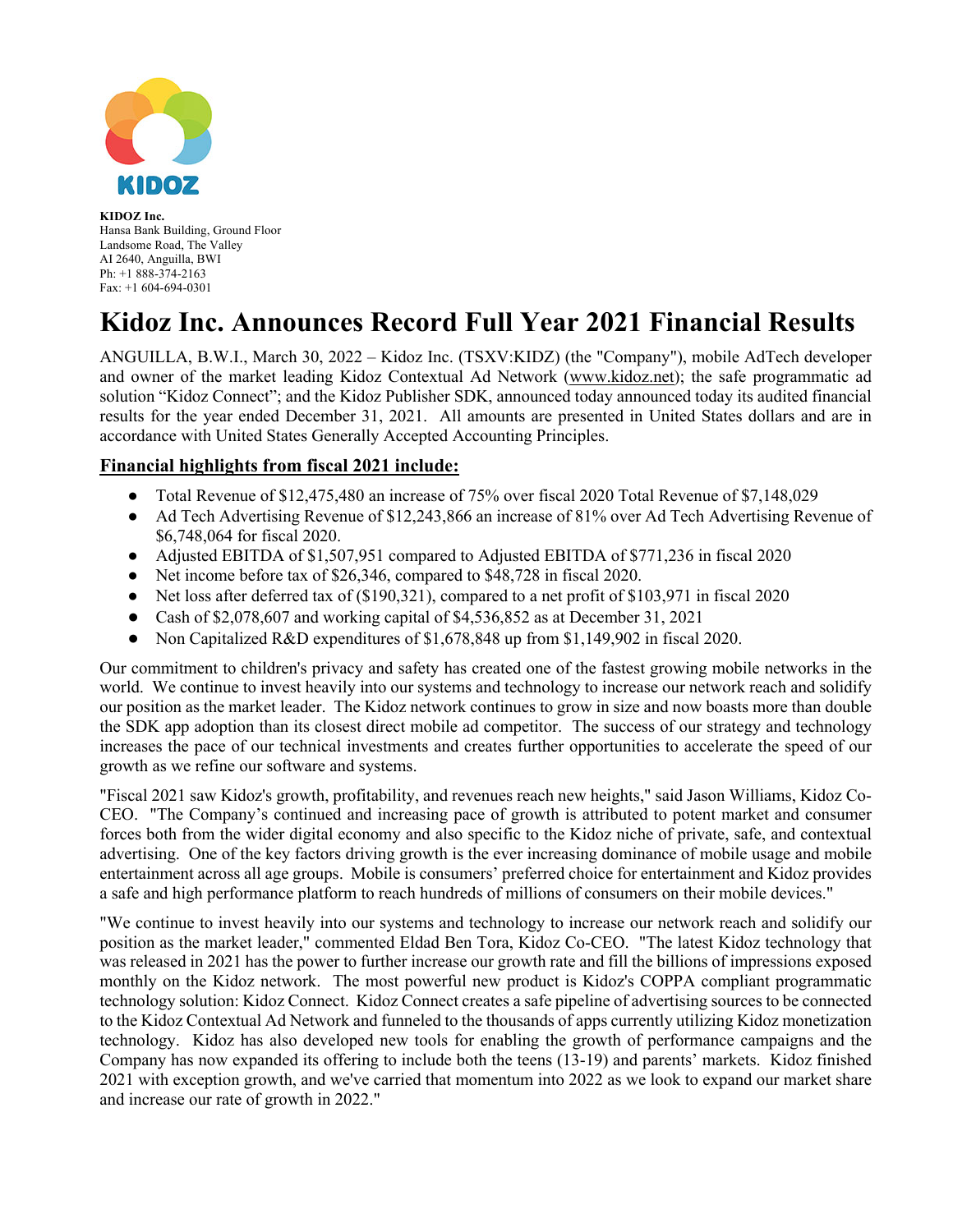## **2021 Annual Financial Results**

Total Current Assets as at December 31, 2021 were \$8,811,939, compared to \$5,249,555 as at December 31, 2020, and Total Current Liabilities as at December 31, 2021, were \$4,275,088, compared to \$2,178,010 as at December 31, 2020.

We had cash of \$2,078,607 and working capital of \$4,536,852 as at December 31, 2021. This compares to cash of \$1,226,045 and working capital of \$1,226,045 as at December 31, 2020.

Total revenue, net of platform fees (to Apple, Google and Amazon) and withholding taxes, for the year ended December 31, 2021 increased to \$12,475,480, an increase of 75% over total revenue net of fees and withholding taxes of \$7,148,029 for fiscal 2020. Ad Tech advertising revenue for the year ended December 31, 2021, was \$12,243,866 an increase of 81% over Ad Tech advertising revenue of \$6,748,064 for fiscal 2020. Content revenue for year ended December 31, 2021 decreased to \$231,614, a decrease of 42% over content revenue of \$399,965 for fiscal 2020. The increase in total revenue over fiscal 2020 is due to the growth of our publisher reach and our advertising customers increasing their advertising budgets with the Kidoz safe mobile network. The decrease in content revenue is due to the reduced OEM sales of kids tablets.

Sales and marketing expenses for the year ended December 31, 2021 were \$641,393, an increase of 61% over selling and marketing expenses of \$397,948 for fiscal 2020. The increase in sales and marketing expenses over fiscal 2020 is due to an increase in the sales and marketing team to serve our clients better. Selling and marketing expenses consist primarily of sales staff salaries and benefits and publishing services and user acquisition costs incurred to acquire game players.

Additionally, the Company commenced a Stock Awareness Program during the year ended December 31, 2021 to increase the visibility of the Company to the general investment community at a total cost of \$402,845. The total number of shares traded on the TSXV over the period increased 500% to 4,232,681 shares from 844,921 shares in the comparable 9 month period in 2020.

General and administrative expenses consist primarily of premises costs for our offices and development facilities, legal and professional fees, and other general corporate and office expenses. General and administrative expenses increased to \$604,882 for the year ended December 31, 2021, an increase of 14% over general and administrative expenses of \$528,708 in fiscal 2020. The increase in general and administrative expenses is due an increase in fees paid to our professional advisors. The Company continues to maintain its current office space at the present time despite the large majority of our staff working from home since early March 2020.

Salaries, wages, consultants and benefits increased to \$693,964 for the year ended December 31, 2021, an increase of 47% over salaries, wages, consultants and benefits of \$470,658 for fiscal 2020. The increase in salaries, wages, consultants and benefits over fiscal 2020, is due to an increase in the overall headcount of staff employed by the Company to service its rapid growth and bonuses paid.

We do not capitalize our development costs. Content and software development costs of \$1,678,848 were expensed for year ended December 31, 2021, an increase of 46% from content and software development costs of \$1,149,902 expensed for fiscal 2020. These increases over fiscal 2020, are due to the hiring of additional development staff as a result of an increased focus in development of our base technology and the development of our safe programmatic ad sourcing solution Kidoz Connect. Throughout the year the Company hired additional development and sales and marketing staff to facilitate our continued growth. This hiring has continued into the first quarter of fiscal 2022 to our present total complement of 32 staff worldwide.

The net income before tax for the year ended December 31, 2021, amounted to \$26,346, compared to a net income of \$48,728, in the year ended December 31, 2020.

During the year ended December 31, 2021, the Company had a tax expense of \$216,677. Our Israeli subsidiary had a deferred tax liability of \$210,449 from the acquisition of Kidoz Ltd. intangible assets and a subsidiary of the Company a tax expense of \$6,178. During the year ended December 31, 2020, a subsidiary of the Company applied for a Canadian tax credit in relation to fiscal 2019. The Company received a tax credit of \$55,243 in fiscal 2020. The Company is no longer eligible to receive the Canadian Tax credit, so no funds were received in fiscal 2021.